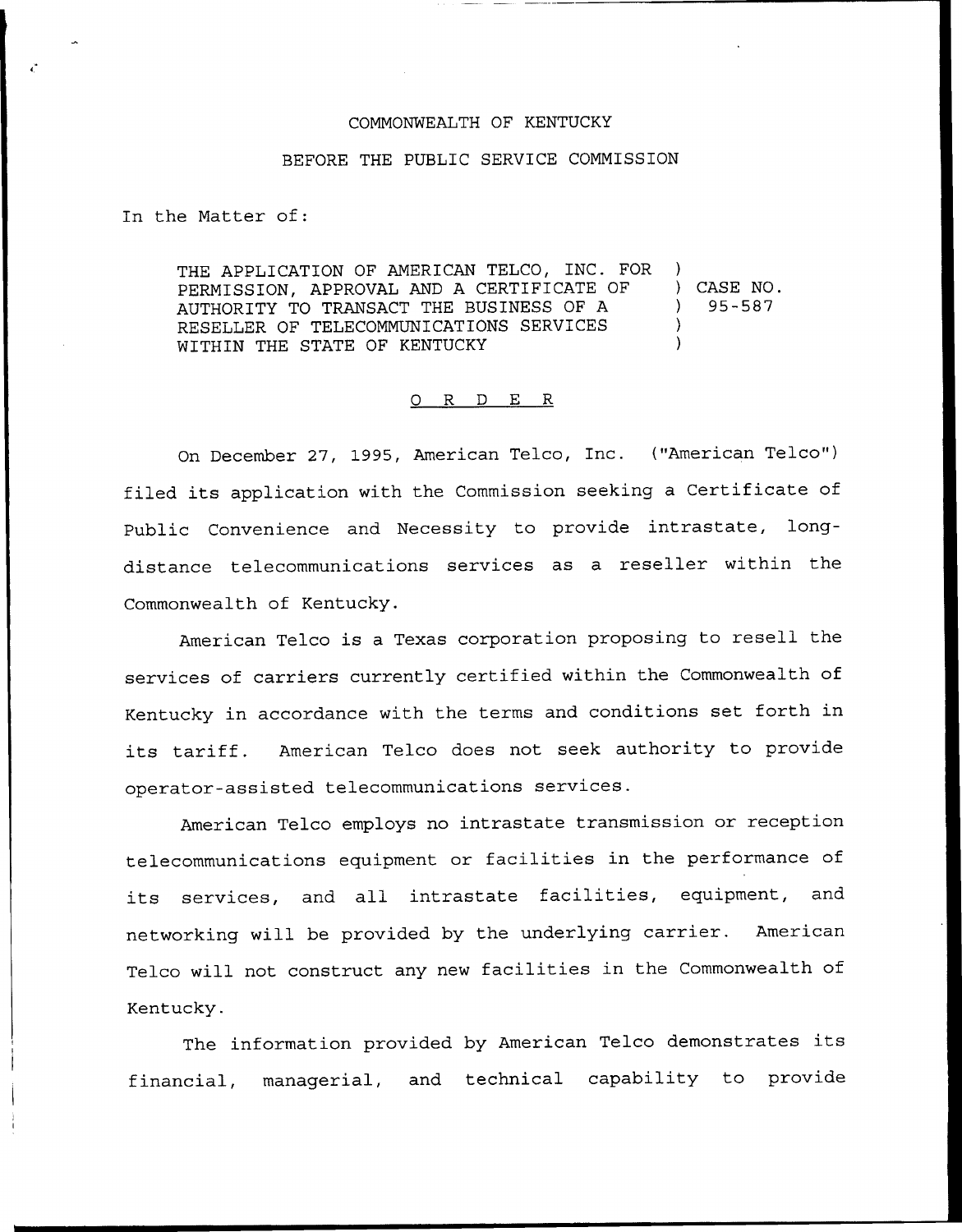intrastate, long-distance telecommunications service. The proposed rates filed December 27, 1995 should be approved as the fair, just and reasonable rates to be charged.

In Administrative Case No. 306,<sup>1</sup> the Commission stated the importance of eliminating possible customer confusion arising from the name of the billing service, rather than the name of the provider of telecommunications services, appearing on the bill. Accordingly, American Telco should ensure that its name appears prominently on all bills issued to customers for services rendered by it.

The Commission, having considered the application, the information provided by American Telco, and being otherwise sufficiently advised, HEREBY ORDERS that:

1. American Telco be and it hereby is granted authority to provide intrastate, long-distance telecommunications services within the Commonwealth of Kentucky on and after the date of this Order.

2. American Telco shall comply with the provisions of the Orders in Administrative Case No. 323.<sup>2</sup>

American Telco shall ensure that its name appears  $3.$ prominently on all bills issued to customers for services rendered by it.

 $-2-$ 

 $\mathbf{1}$ Administrative Case No. 306, Detariffing Billing and Collection Services, Order dated April 30, 1990.

Administrative Case No. 323, An Inquiry Into IntraLATA Toll  $\overline{2}$ Competition, An Appropriate Compensation Scheme for Completion of IntraLATA Calls by Interexchange Carriers, and WATS Jurisdictionality.